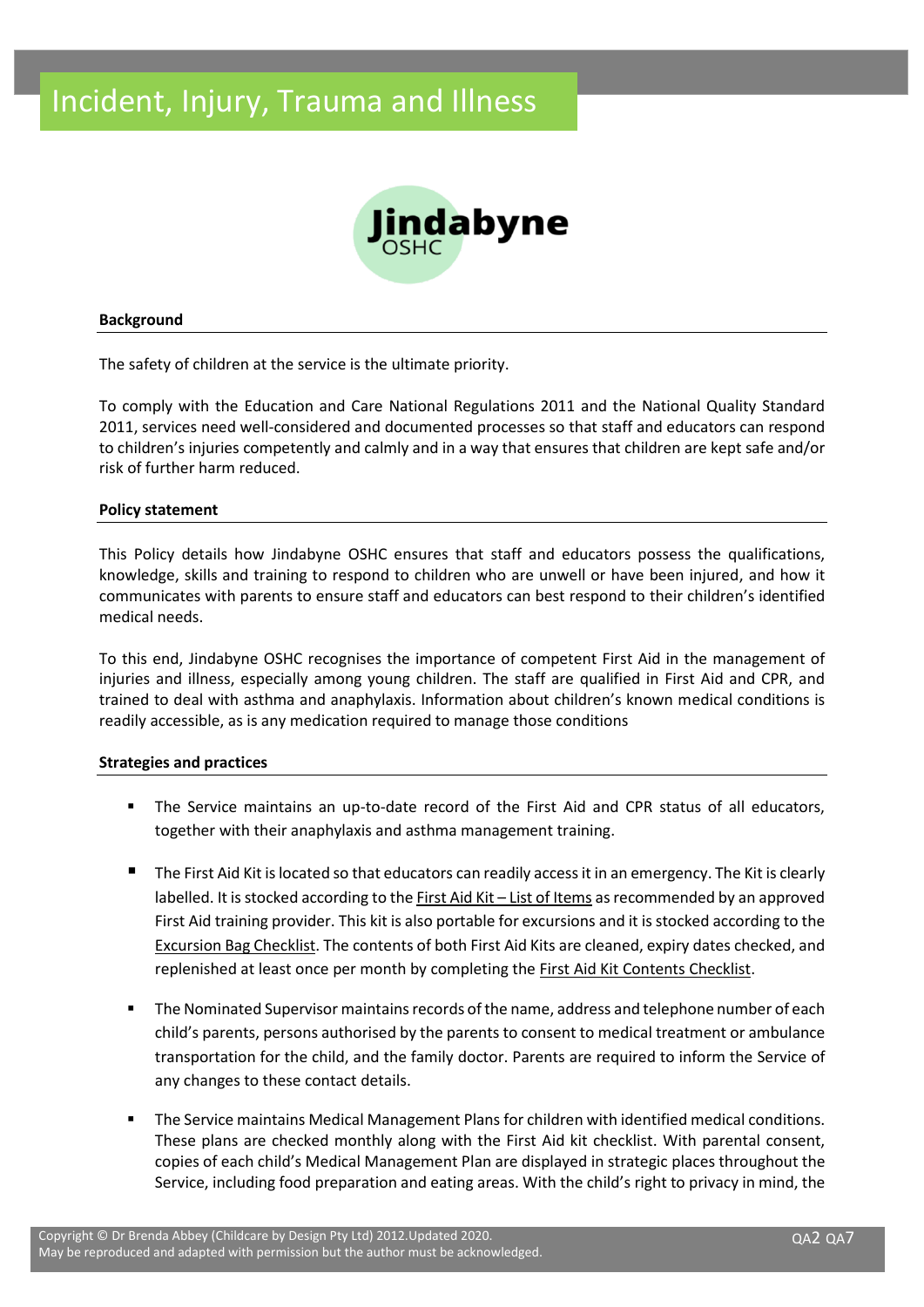Plans are not accessible to visitors or other families. The Plans are strictly adhered to in any emergency. Refer to the Service's *Medical Conditions Policy.*

- In the event of a child displaying early symptoms of a childhood illness (e.g. temperature), the child will be separated from other children, First Aid administered as appropriate, the child made comfortable and their condition closely monitored, and recorded on the Illness Record. Parents will be notified and asked to collect their child as soon as possible to obtain medical attention. Refer to the Service's *Medical Conditions Policy*.
- Should a child become exposed to bodily fluids such as another's saliva or blood (e.g. through a bite), the parents will be contacted to collect their child and obtain medical advice.
- In the event of an injury to a child the educator is to complete an Incident, Injury and Trauma Record. Parents are asked to sign the Record (as proof of disclosure of information), and they receive a copy.
- In the event of an incident with a child relating to that child's identified medical condition, that child's Medical Management Plan must be followed explicitly. An Incident, Injury and Trauma Record is to be completed, signed by the parents, and they receive a copy.
- If a child experiences an incident (e.g. seizure) that is considered might happen again, the Service will document it on an Incident, Injury and Trauma Record, and on a Medical Conditions Management Plan – General Illness.
- Staff are to inform the Nominated Supervisor as soon as possible if they have an accident or are injured at work. The staff member will be asked to complete a staff incident report form for the Service's records. If the staff member seeks medical advice, this information should be added to the records. The staff member is also required to notify the Nominated Supervisor of any application for WorkCover, and to keep the Nominated Supervisor informed of any progress.
- The Nominated Supervisor will notify the Regulatory Authority via the NQA ITS Portal as soon as practicable but no later than 24 hours after any serious incident such as:
	- o the death of a child–
		- while that child is being educated and cared for by the Service; or
		- following an incident occurring while that child was being educated and cared for by an education and care service;
	- o any incident involving serious injury or trauma to a child occurring while that child is being educated and cared for by an education and care service–
		- which a reasonable person would consider required urgent medical attention from a registered medical practitioner; or
		- for which that child attended, or ought reasonably to have attended, a hospital;
	- $\circ$  any incident involving serious illness of a child occurring while that child is being educated and cared for by and education and care service for which the child attended, or ought reasonably to have attended, a hospital;
	- o any emergency for which emergency services attended;
	- $\circ$  any circumstance where a child being educated and cared for by an education and care service–
		- appears to be missing or cannot be accounted for; or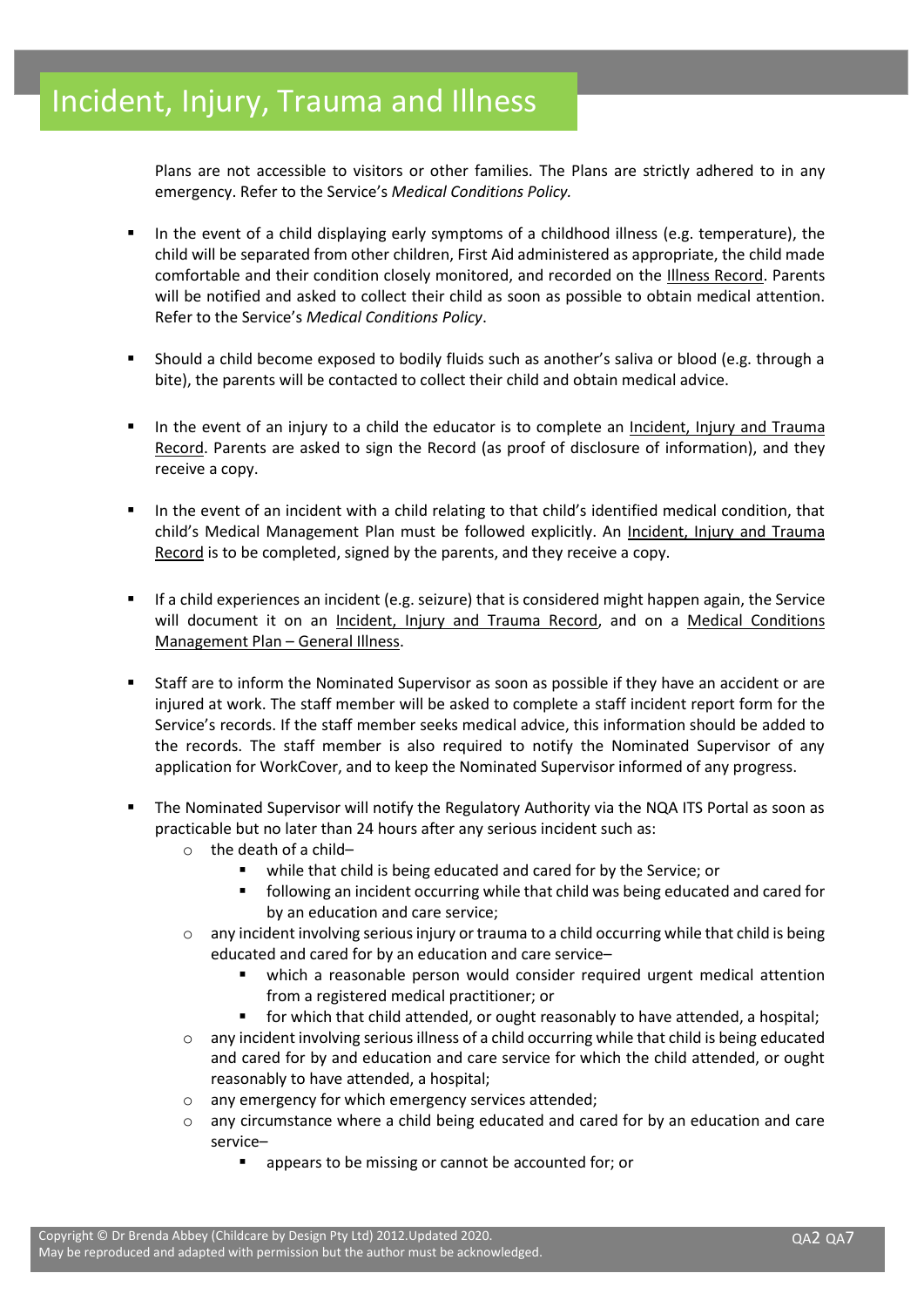- appears to have been taken or removed from the education and care service in a manner that contravenes these Regulations; or
- Is mistakenly locked in or locked out of the Service or any part of the premises.
- If it is discovered that a child is **not** in the Service, **not** signed out, and educators are **unsure** of their departure (i.e. the child is missing), the police and the parents will be phoned immediately.
- Educators remain alert to community events (e.g. bush fires, flood, drought, pandemics) that could result in trauma in children within the short and/or long term. They also remain alert to a traumatic event in the lives of individual children. If trauma is identified, educators support children by: remaining calm and positive; maintaining supportive routines; listening to children sharing their feelings; talking with them about the event. If the Nominated Supervisor, in discussion with the educators working directly with the child/children identifies the need, professional advice/training will be obtained.

#### **Responsibilities of parents**

To ensure their own contact details and those of any persons authorised by the parents to consent to medical treatment or ambulance transportation details are accurate, complete and up-to-date.

#### **Procedure and forms**

- First Aid Kit Contents Checklist
- $\blacksquare$  First Aid Kit List of Items
- **Illness Record**
- Incident, Injury and Trauma Record
- Medical Conditions Management Plan General Illness

## **Links to other policies**

- Enrolment and Orientation Policy
- Management of Infectious Diseases Policy
- **Medical Conditions Policy**

## **Links Education and Care Services National Regulations 2011, National Quality Standard 2011**

| Regs | 11  | Meaning of serious incident                                     |
|------|-----|-----------------------------------------------------------------|
|      | 85  | Incident, injury, trauma and illness policies and procedures    |
|      | 86  | Notification to parents of incident, injury, trauma and illness |
|      | 87  | Incident, injury, trauma and illness record                     |
|      | 89  | First Aid kits                                                  |
|      | 147 | Medical conditions policy                                       |
|      | 136 | First Aid qualifications                                        |
|      | 146 | Nominated supervisor                                            |
|      | 161 | Authorisations to be kept in enrolment record                   |
|      | 162 | Health information to be kept in enrolment record               |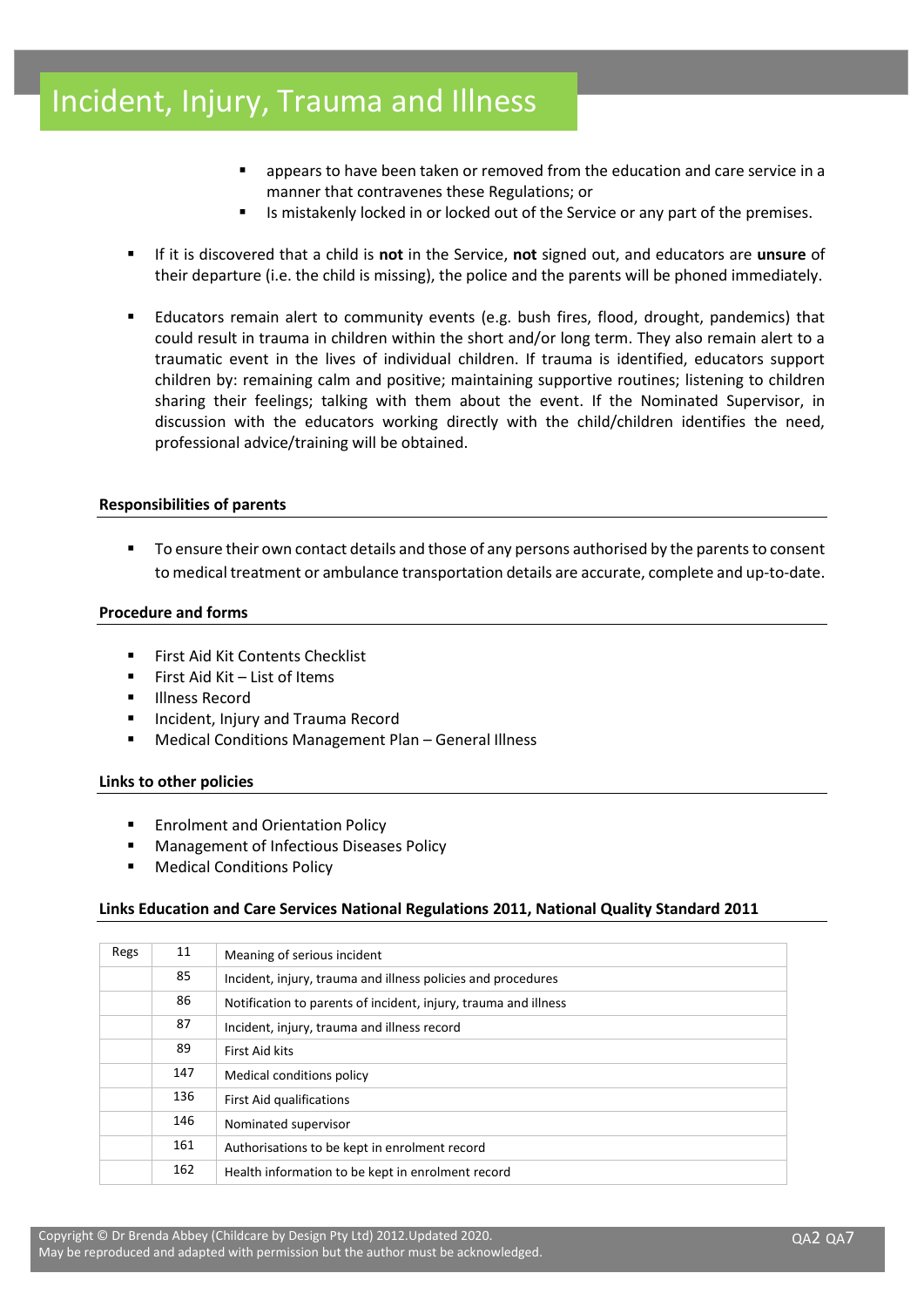|    | 168   | Education and care service must have policies and procedures                                                                                        |
|----|-------|-----------------------------------------------------------------------------------------------------------------------------------------------------|
|    |       |                                                                                                                                                     |
| QA | 2.1.1 | Each child's wellbeing and comfort is provided for, including appropriate opportunities to meet<br>each child's need for sleep, rest and relaxation |
|    | 2.1.2 | Effective illness and injury management and hygiene practices are promoted and implemented                                                          |
|    | 2.2.2 | Plans to effectively manage incidents and emergencies are developed in consultation with<br>relevant authorities, practised and implemented         |
|    | 7.1.2 | Systems are in place to manage risk and enable the effective management and operation of a<br>quality service                                       |

#### **Sources**

- Education and Care Services National Regulations 2011
- Guide to the National Quality Framework 2018 (October 2018 Update): Section 4 Operational Requirements

**Further reading and useful websites** *(Consistent with the approach of the National Quality Framework, the following references have prioritised efficacy and appropriateness to inform best practice, and legislative compliance over state or territory preferences.)*

- Safe Work Australia <https://www.safeworkaustralia.gov.au/> accessed 30 December 2020
- Kidsafe <http://www.kidsafe.com.au/> accessed 30 December 2020
- St John. *First Aid Facts.* <http://stjohn.org.au/first-aid-facts> accessed 30 December 2020
- The Royal Children's Hospital Melbourne <http://www.rch.org.au/home/> accessed 30 December 2020
- ACECQA. (2019). *Key changes to notifications, incidents and complaints from 1 Oct 2017\*.*  <https://www.acecqa.gov.au/sites/default/files/2018-10/KeyChangesNotificationComplaints.pdf> accessed 30 December 2020
- ACECQA. (2019). *Reporting requirements about children*[. http://www.acecqa.gov.au/reporting](http://www.acecqa.gov.au/reporting-requirements-about-children)[requirements-about-children](http://www.acecqa.gov.au/reporting-requirements-about-children) accessed 30 December 2020

#### **Policy review**

The Service encourages staff and parents to be actively involved in the annual review of each of its policies and procedures. In addition, the Service will accommodate any new legislative changes as they occur and any issues identified as part the Service's commitment to quality improvement. The Service consults with relevant recognised authorities as part of the annual review to ensure the policy contents are consistent with current research and contemporary views on best practice.

## **Version Control**

| <b>Version</b> | <b>Date Reviewed</b> | <b>Approved By</b>       | <b>Comments/Amendments</b>        | <b>Next Review Date</b> |
|----------------|----------------------|--------------------------|-----------------------------------|-------------------------|
|                | 8 January 2018       | Dr Brenda Abbey (Author) | Updated to changed NQF            |                         |
|                |                      |                          | requirements 1 February 2018.     |                         |
|                |                      |                          | Service to modify policies to its |                         |
|                |                      |                          | specific needs.                   |                         |
| $\mathfrak z$  | 6 September 2019     | Dr Brenda Abbey (Author) | Updated references.               |                         |
| 3              | 29 November 2020     | Dr Brenda Abbey (Author) | Updated references.               |                         |
| 4              | 30 December 2020     | Dr Brenda Abbey (Author) | Updated references.               |                         |
| 5              | January 2021         | Kylie Showman            | Reviewed and Updated              | January 2022            |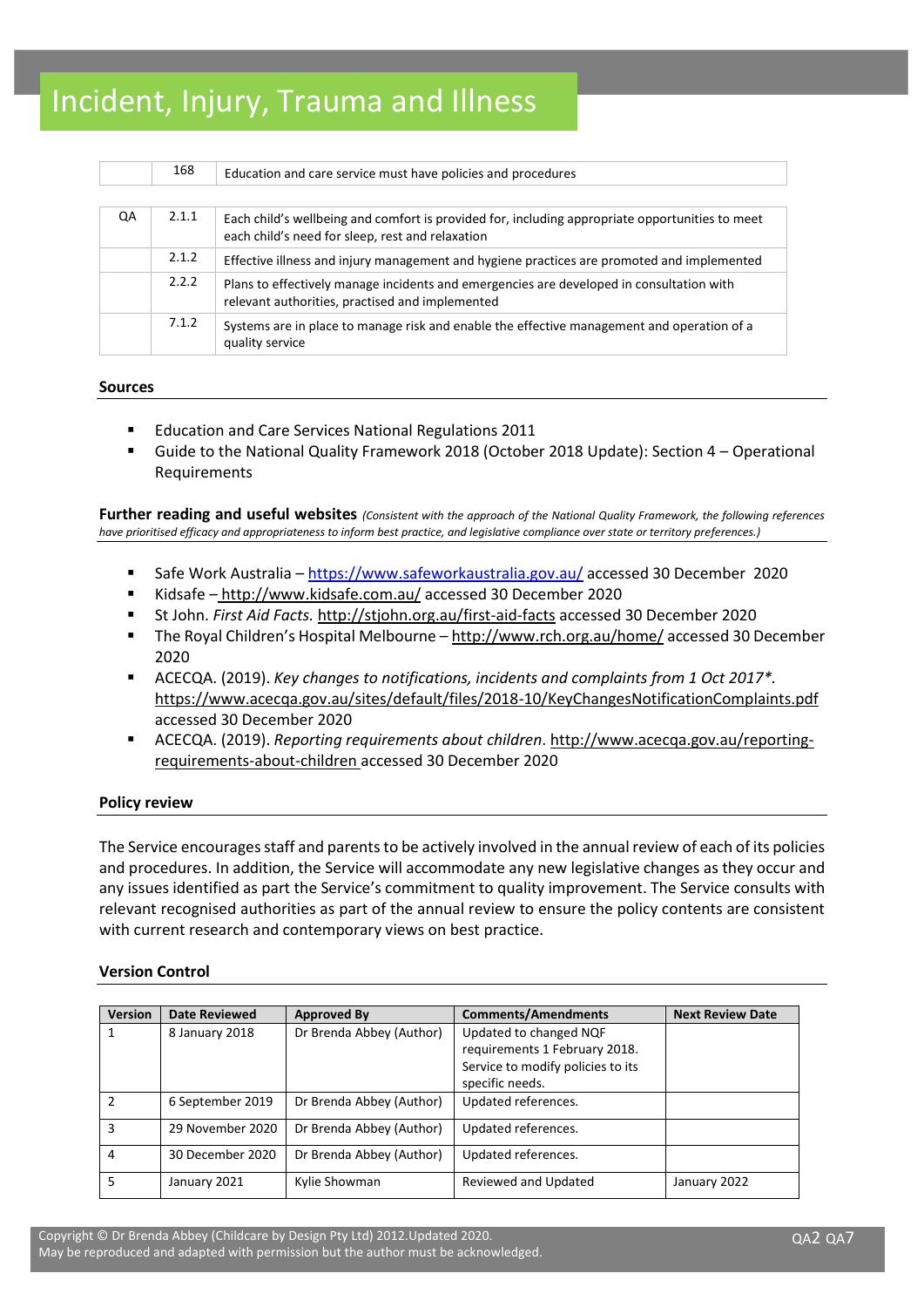## **Incident, injury, trauma and illness record**

| Details of person completing this record                                    |                                   |
|-----------------------------------------------------------------------------|-----------------------------------|
|                                                                             |                                   |
| <b>Child details</b>                                                        |                                   |
| Child's full name:                                                          |                                   |
|                                                                             | Gender: $\Box$ Male $\Box$ Female |
| <b>Incident details</b>                                                     |                                   |
| General activity at the time of incident/injury/trauma/illness:             |                                   |
| Cause of injury/trauma:                                                     |                                   |
| Circumstances surrounding any <b>illness</b> , including apparent symptoms: |                                   |
| Nature of injury/trauma/illness:                                            |                                   |

#### **Indicate on diagram the part of body affected**



□ Abrasion / Scrape □ Allergic reaction (not anaphylaxis □ Amputation □ Anaphylaxis □ Asthma / respiratory □ Bite wound □ Bruise □ Broken bone / fracture / dislocation □ Burn / sunburn □ Choking □ Concussion □ Crush / jam □ Cut / open wound □ Drowning (non-fatal) □ Electric shock □ Eye injury □ Infectious disease (incl gastrointestinal) □ High temperature □ Ingestion / inhalation / insertion □ Internal injury / Infection □ Poisoning □ Rash □ Respiratory □ Seizure /unconscious/ convulsion □ Sprain / swelling □ Stabbing / piercing □ Tooth □Venomous bite/sting □ Other (please specify) ..........................................